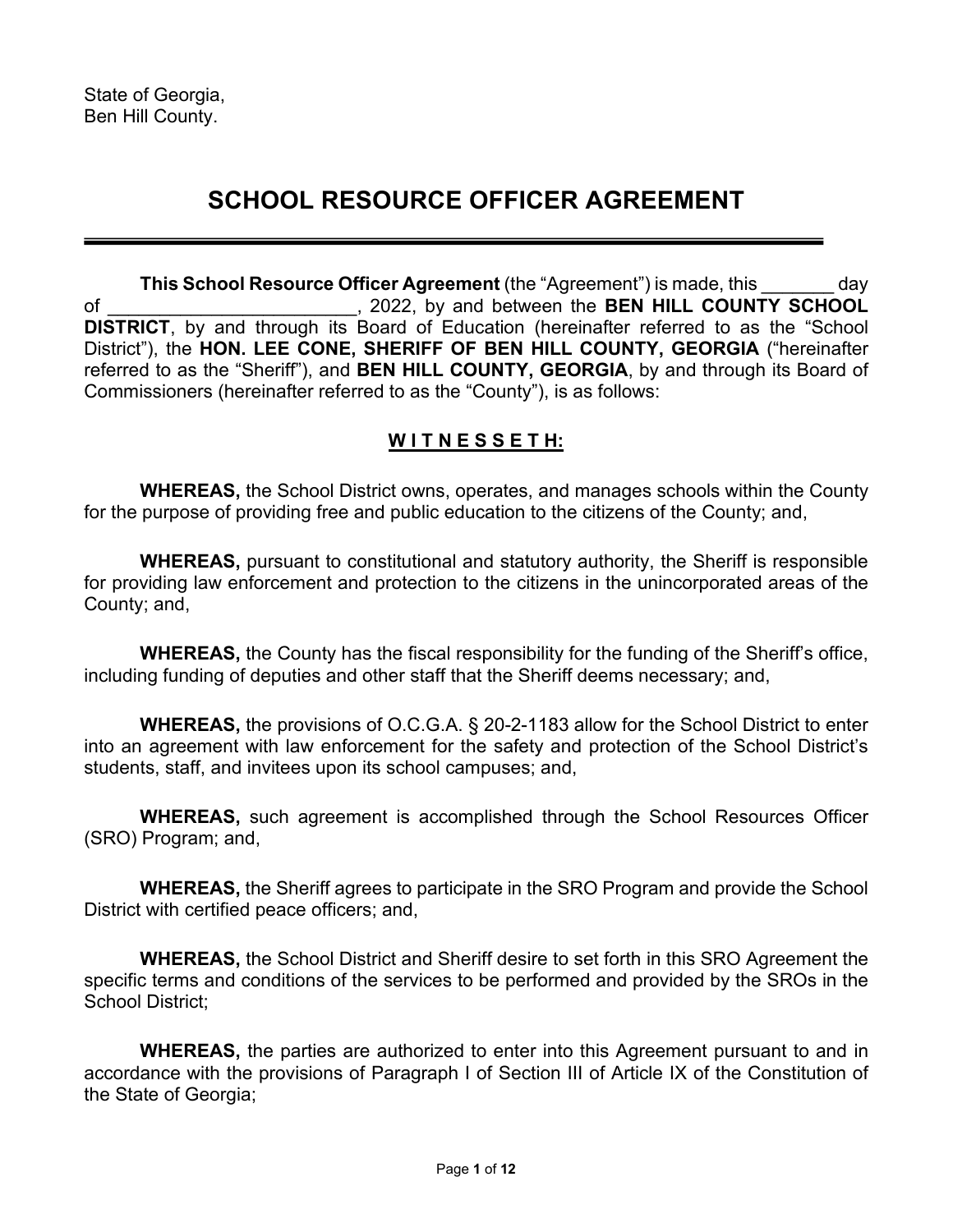**NOW, THEREFORE,** in consideration of the mutual benefits which will accrue to the parties as a result of this Agreement, the parties agree as follows:

## **1. School Resource Officer Program Services.**

The Sheriff shall provide the School District with three (3) SROs for law enforcement and security services for the School District. The SROs shall be certified peace officers with the appropriate training and certification, pursuant to the Georgia Peace Officer Standards and Training Act. Such SROs shall hold and maintain valid and unrestricted P.O.S.T. certification.

#### **2. Term of Agreement.**

- A. The term of this Agreement is one (1) calendar year, retroactively effective as of July 28, 2021, until May 20, 2022. This Agreement shall terminate automatically at the end of each calendar year and, unless otherwise terminated as provided herein, automatically renew at the beginning of the following calendar year.
- B. Following the initial term, this Agreement shall be automatically renewed for successive calendar year periods upon the same terms and conditions as set forth herein unless either the School District, County or Sheriff provides written notice of its intent to nonrenew this Agreement at least sixty (60) days prior to the expiration of the term (or renewal term).

## **3. Duties and Responsibilities of School Resource Officer.**

During the term of this Agreement, or any renewal, the duties and responsibilities of the SROs listed on Exhibit A.

#### **4. Compensation for the SRO Program.**

During the term of this Agreement, or any renewal thereof, the School District shall compensate the Sheriff as set forth in Exhibit B, which is attached hereto and incorporated herein by this reference, for the SRO services provided. The Sheriff, County and SROs understand that the School District's sole fiscal responsibility shall be the compensation provided herein on Exhibit B and the Sheriff shall be provided with a 1099-MISC IRS tax form, or equivalent, for the payments made herein.

#### **5. School Resource Officer Duty Hours.**

A. Duty hours shall be determined by the School District with the consent of the Sheriff, which shall not be unreasonably withheld; however, whenever possible, it is the intent of the parties that the SRO's duty hours shall conform to the school day. The SRO will be entitled to observe the current school calendar, including holidays and breaks, in the same manner as an employee of the School District; however, it is understood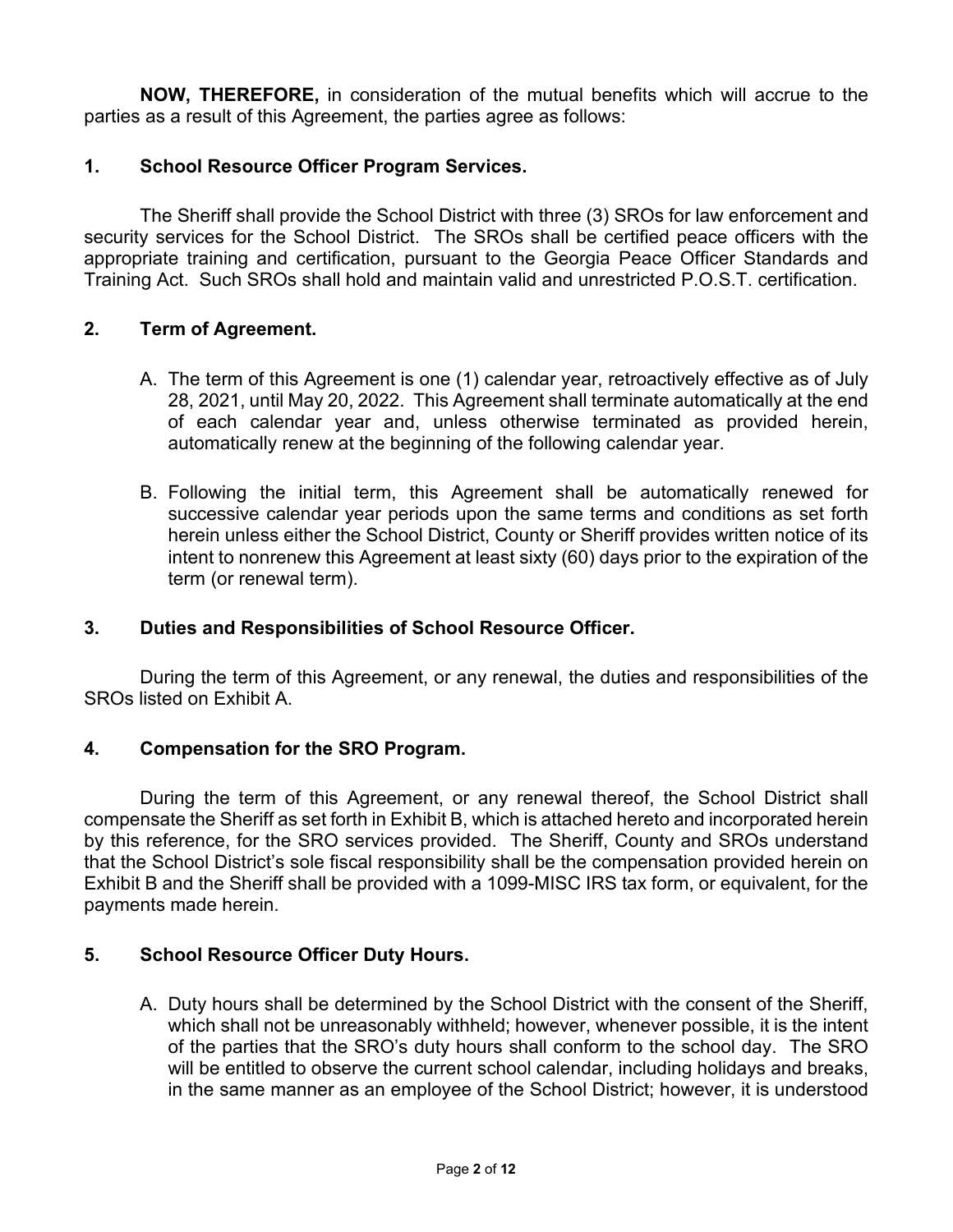between the parties that the School District, in its discretion, shall have the authority to require SRO services during these holidays and breaks as needed.

- B. It is understood and agreed that time spent by SROs attending school disciplinary tribunals, juvenile court, and/or criminal cases arising from and/or out of their employment as an SRO shall be considered as hours worked under this Agreement.
- C. In the event an SRO is absent from work, the SRO shall notify his or her supervisor in the Sheriff's Office and the principal of the school to which the SRO is assigned. The Sheriff's Office will assign another SRO-qualified deputy, if available, to substitute for the SRO who is absent beginning with the fourth consecutive day of absence.

## **6. Transporting Students.**

- A. SROs shall not transport students in vehicles of the Sheriff's Office except:
	- (1) When the students are victims of a crime, under arrest, or some other emergency circumstances exist; and,
	- (2) When students are suspended and/or sent home from school pursuant to school disciplinary actions; if the student's parent or guardian has refused or is unable to pick up the child within a reasonable period and the student is disruptive/disorderly and his/her continued presence on campus is a threat to the safety and welfare of other students and school personnel; and,
	- (3) When the student's parents/guardians have been properly served a subpoena for the student to be a witness on behalf of the School District at a disciplinary tribunal and the parent or guardian gives consent for the student to be transported to the disciplinary tribunal by the School District.
- B. Students shall not be transported to any location unless it is determined that the student's parent, guardian, or custodian is at the destination to which the student is being transported.
- C. SROs shall notify appropriate school personnel upon removing a student from campus.
- D. SROs shall not transport students in their personal vehicles.
- E. All transport of a student in a vehicle of the Sheriff's Office shall be subject to the final determination of the SRO.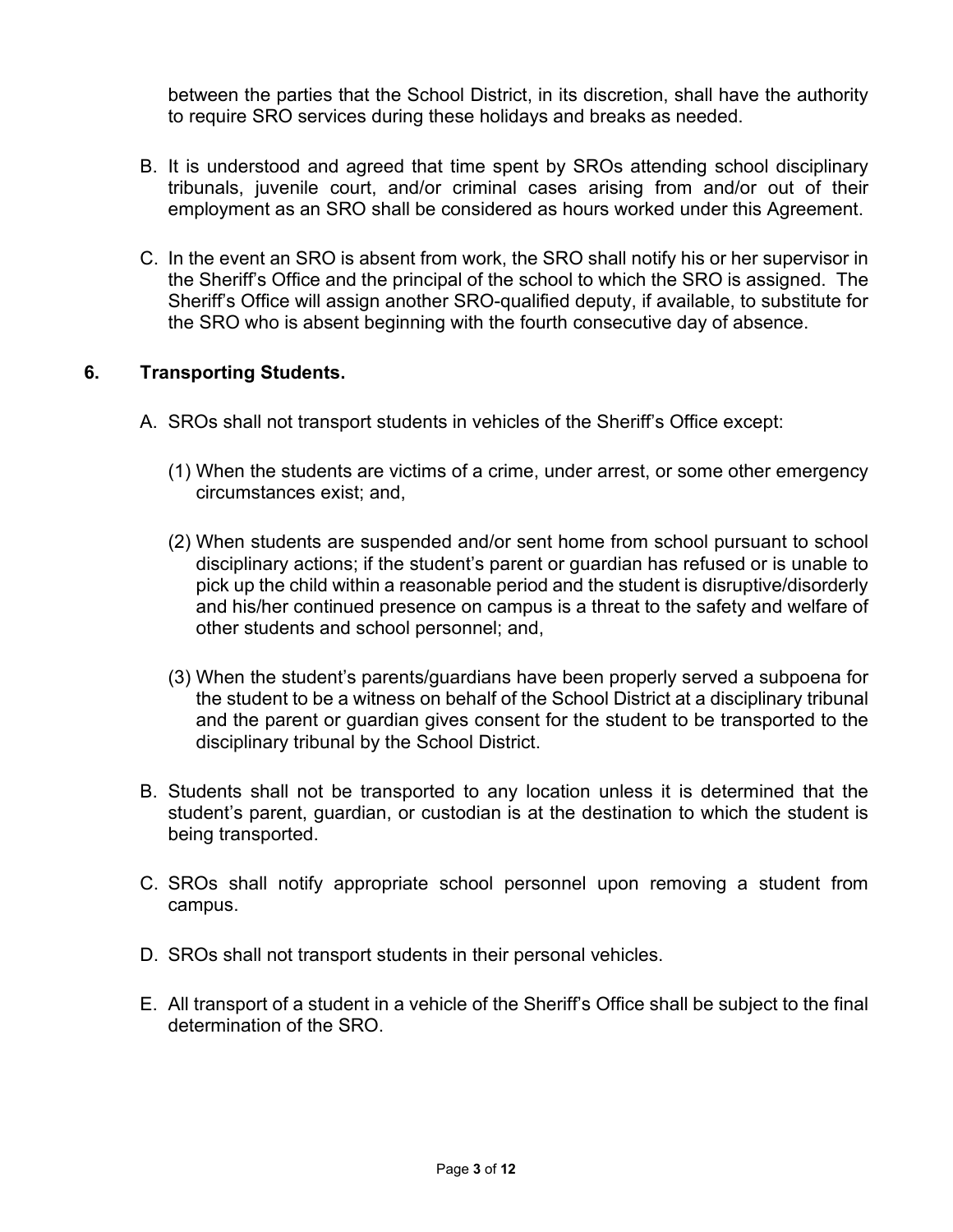# **7. Employment of School Resource Officers.**

- A. At all times herein, it is understood that the Sheriff and County are acting as independent contractors with the School District. The SROs are and shall continue to be employees of the Sheriff, subject to the administration, supervision, and control of the Sheriff. The Sheriff, in his sole discretion, shall have the power and authority to hire, discharge, and discipline SROs. At no time shall any SRO be deemed an employee or agent of the School District and shall have no control or responsibility for any SRO providing services under this Agreement.
- B. The SRO shall have no authority to and shall not administer any type of discipline to students, enforce the general discipline of students, or give, advocate, or make any disciplinary recommendations or decisions. These actions remain wholly and exclusively within the duties and responsibilities of the School District and its employees.
- C. Pursuant to the provisions herein, the School District shall have the right to direct that an SRO exit from and/or refuse entry to premises or the property of the School District. In this event, the Sheriff shall immediately be notified.

## **8. School Resource Office Placement.**

- A. At least thirty (30) days prior to the beginning of the school year, the Sheriff shall send to the Superintendent the names of deputies that he proposes to assign as SROs. The School District shall have the ability to object to any name provided within ten (10) days of the notification by the Sheriff. In the event of objection, the Sheriff and School District representative shall meet on the matter to attempt to resolve the same. Both parties shall attempt to resolve the matter in good faith. If the parties do not reach an agreement, this Agreement shall terminate.
- B. At no time during this Agreement, or any renewal, shall the Sheriff remove and/or replace an assigned SRO without, first, speaking with the School District and seeking permission for the same, unless for disciplinary action. In his discretion, the Sheriff may terminate the employment of or discipline an SRO without first speaking with the School District. In this event of removal or termination, the Sheriff shall replace such SRO as soon as possible.
- C. If the School District is dissatisfied with an SRO who has been assigned to provide services under this Agreement, the School District shall meet with the Sheriff, immediately, to attempt to resolve the matter. If the School District is still dissatisfied, it shall request, in writing, a replacement SRO. The Sheriff shall diligently work to replace said SRO within an appropriate time frame from the date of the written request.
- D. In the event of an emergency, if the Sheriff orders one or more SROs to leave their school during normal duty hours as described above and to perform other services for the Sheriff, then the time spent shall not be considered hours worked under this Agreement. In such case, the Sheriff shall attempt to provide relief coverage within a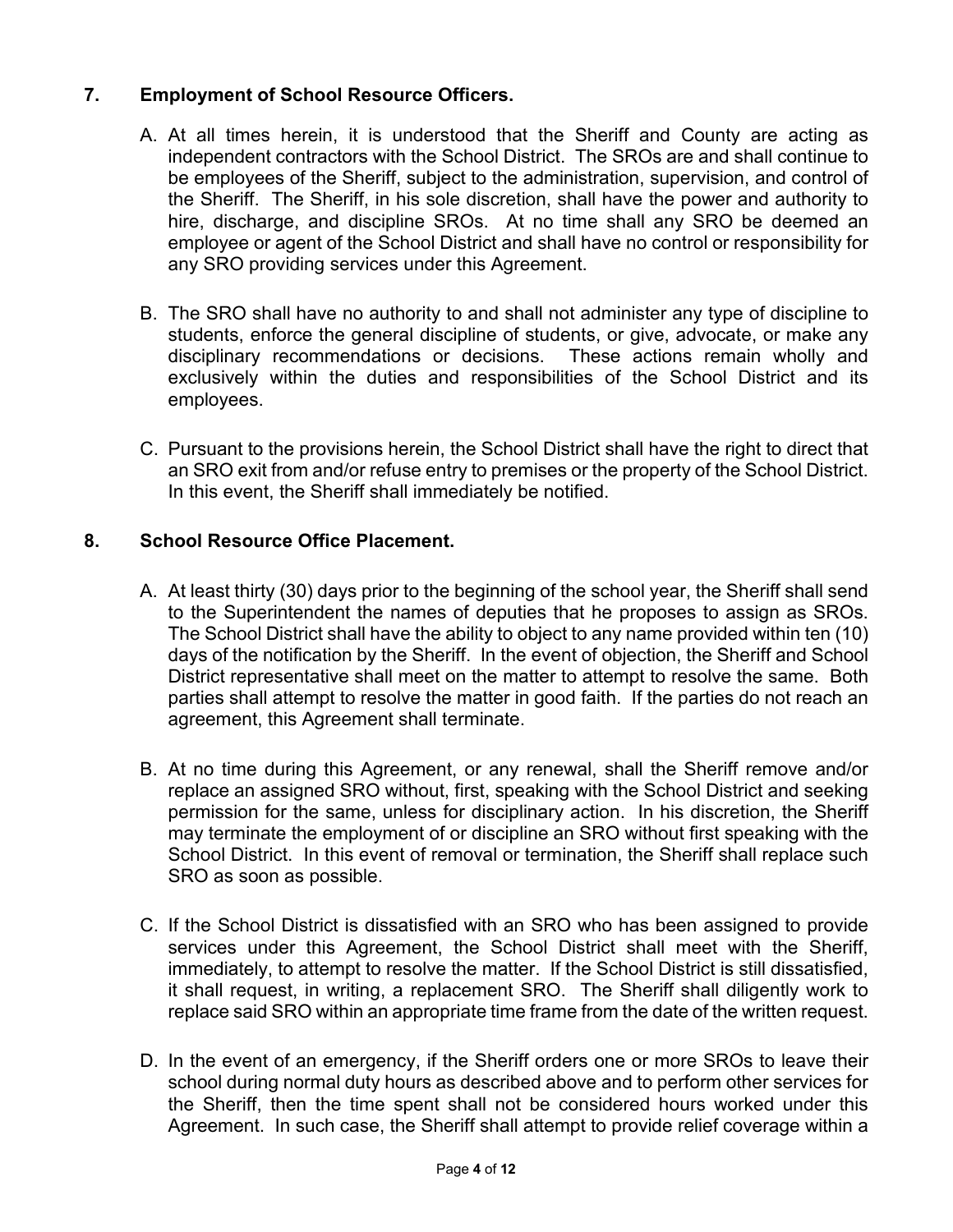reasonable time frame. If relief is not provided during the time that the SRO is diverted, then the School District will not be responsible for compensating for such diverted hours as provided on Exhibit B.

## **9. Chain of Command.**

- A. In the performance of their duties, SROs shall coordinate and communicate with the principal and administration of the school to which they are assigned. Notwithstanding the subsection (B) of this paragraph, SROs will first report any incidences, occurrences, disturbances, or potential threats, which occur or are threatened on school campus, to the principal and/or appropriate administration.
- B. SROs will be subject to the chain of command of the Sheriff.

## **10. Responsibilities and Duties of Sheriff.**

During the term of this Agreement, and renewal thereof, the Sheriff shall:

- A. Ensure that each SRO shall have and maintain proper and unrestricted certification to perform the duties required herein.
- B. Ensure that each SRO has completed the training stated in the provisions of O.C.G.A. § 35-8-27, as amended, prior to placement.
- C. Provide each SRO with the proper uniform, equipment, and transportation necessary to perform the duties under this Agreement. Such equipment shall include personal protective equipment related to the prevention of the transmission and spread of the Novel Coronavirus 2019, if determined necessary by the Sheriff.
- D. Ensure that each SRO receives his or her wages and benefits from compensation provided herein in Paragraph 4. The County understands that it has the sole and exclusive responsibility to pay all wages to the SROs and all applicable federal and state income taxes and make any such required deductions, such as FICA, as necessary.
- E. Solely be responsible for providing workers' compensation insurance coverage for the SROs during the term of this Agreement.
- F. Cooperate with the School District in the providing of SROs, relief SROs, replacement SROs and other matters related to this Agreement.

#### **11. Access to Reports.**

Any arrest, incident and/or investigation report or other documents or materials prepared or filed by the SROs or with the Sheriff's Office, which may directly or indirectly relate to the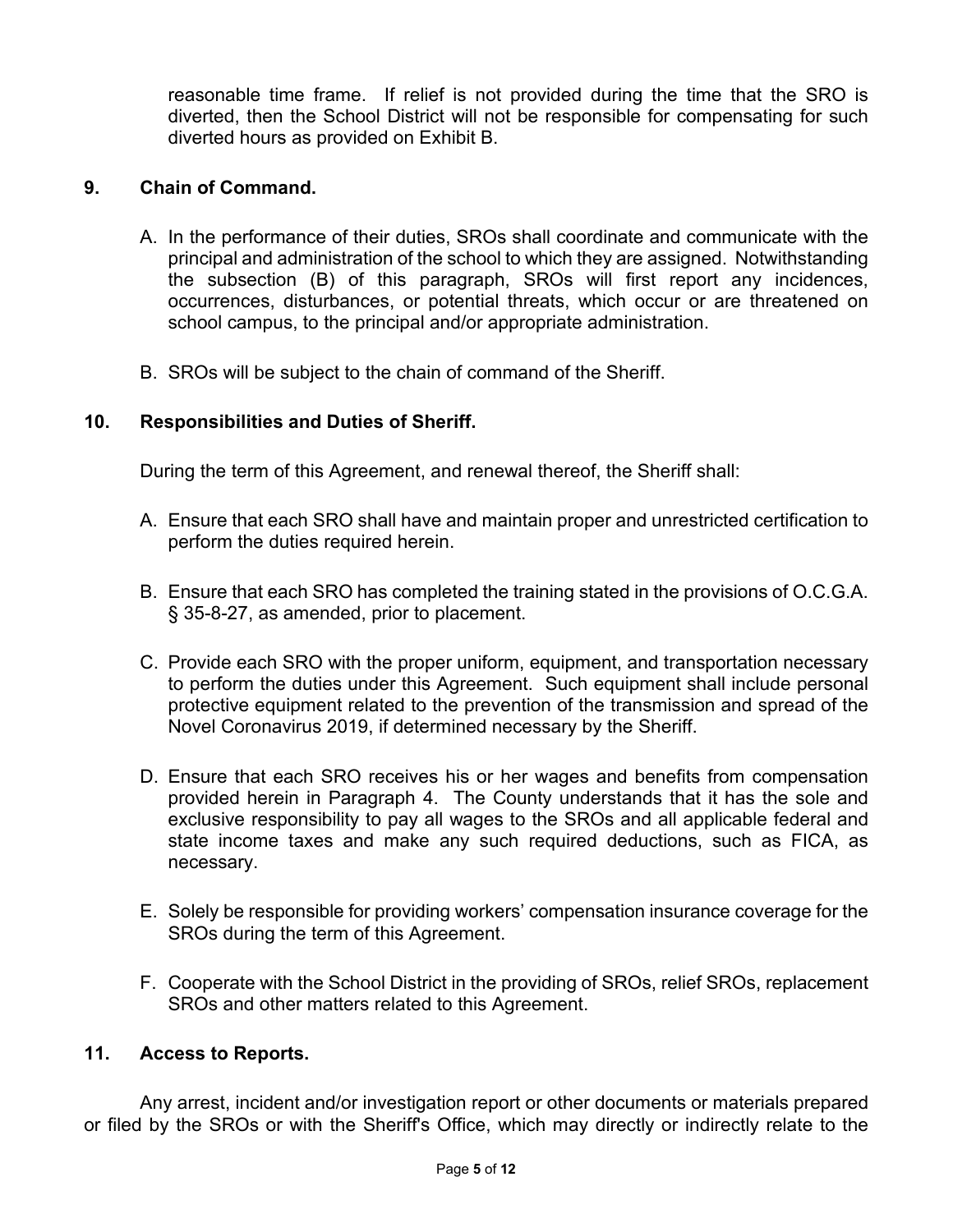activities of the School District in its operation of the schools, facilities, and programs, shall be available to the appropriate School District officers and agents, except in such event that disclosure of the report, document or material is specifically prevented by law.

### **12. Termination of Agreement.**

This Agreement may be terminated as follows:

- A. Upon sixty (60) days written notice by any party.
- B. Upon five (5) business days written notice for cause if an aggrieved party has provided notice of a material breach of the obligations set forth in this Agreement and the breaching party has failed to remedy or cure said breach no more than ten days after its receipt of the notice of breach.
- C. Immediately by the School District in the event that any SRO's certification is revoked, suspended, or engages in "unprofessional conduct" as defined by the Georgia Peace Officers Standards and Training Council.
- D. Should either party encounter budgetary constraints that make the continuation of this agreement impractical, then either party may cancel this agreement upon sixty (60) days' written notice to the other.

#### **13. Indemnification.**

- A. The School District will not at any time be responsible for the acts, actions or performance of the SRO, or the failure to act, inaction or failure to perform of the SRO. The County and the Sheriff will indemnify and hold harmless the School District, its officers, agents and employees for and against any and all claims for damages, demands and/or causes of action, including injury and death, caused by or which may result from the exercise by the SROs, Sheriff and County carrying out their duties and obligations pursuant to this Agreement, and any renewal, to the extent the negligence or inappropriate actions or activities of an officer, agents or employee of the School District shall directly cause or contribute to any injury or damage for which a claim is made. However, at no time, shall the School District have any responsibility or liability for the SROs carrying out any law enforcement duties and/or responsibilities.
- B. The School District will indemnify, save and hold the County, Sheriff and the SRO(s) harmless from any and all claims for damages, demands or causes of action, which may result from the negligence or intentional conduct of the School District, its officers, agents or employees carrying out their duties and obligations pursuant to this Agreement, and any renewal, to the extent the negligence or inappropriate actions or activities of an officer, agents or employee of the County and Sheriff, including the SROs, shall directly cause or contribute to any injury or damage for which a claim is made.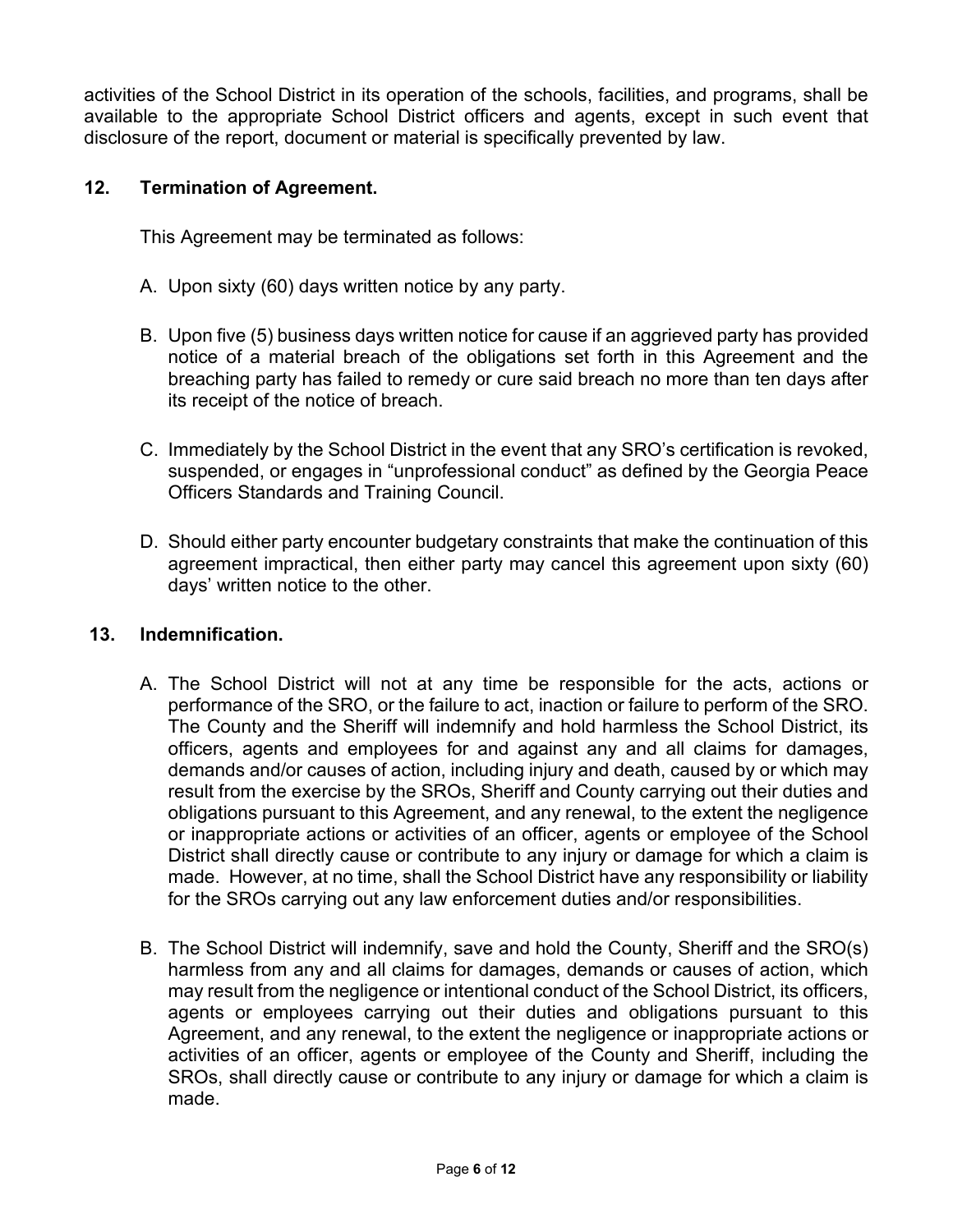#### **14. Notices.**

Any notice or communication required or permitted under this Agreement shall be delivered in person by a courier or by certified mail, return receipt requested, to the following or to such other address as one party may, from time to time, furnish to the other party in writing:

To the School District: To the Sheriff: Ben Hill County Board of Education Hon. Lee Cone, Sheriff Attn: Superintendent **Ben Hill County Sheriff's Office** 509 W. Palm Street 255 Appomattox Road Fitzgerald, Georgia 31750 Fitzgerald, Georgia 31750

To the County: Ben Hill County, Georgia Attn: Commission Chairman 402-A E. Pine Street Fitzgerald, Georgia 31750

#### **15. Miscellaneous.**

- A. The parties agree that this Agreement represents the entire agreement between the parties and that this Agreement may only be modified in writing and said modification shall be signed by all the parties.
- B. Should any provision of this Agreement be found to be void, invalid or unenforceable by a court of law, which finding shall only affect the provisions found to be void, invalid or unenforceable and shall not affect the remaining provisions of this Agreement.
- C. This Agreement is governed by the laws of the State of Georgia and any actions resulting from this Agreement shall be filed in a court of competent jurisdiction in Ben Hill County, Georgia.

IN WITNESS WHEREOF, the parties hereto, acting by and through their duly authorized and respective boards, have caused their names and seals to be affixed hereto, on the day and year first above written.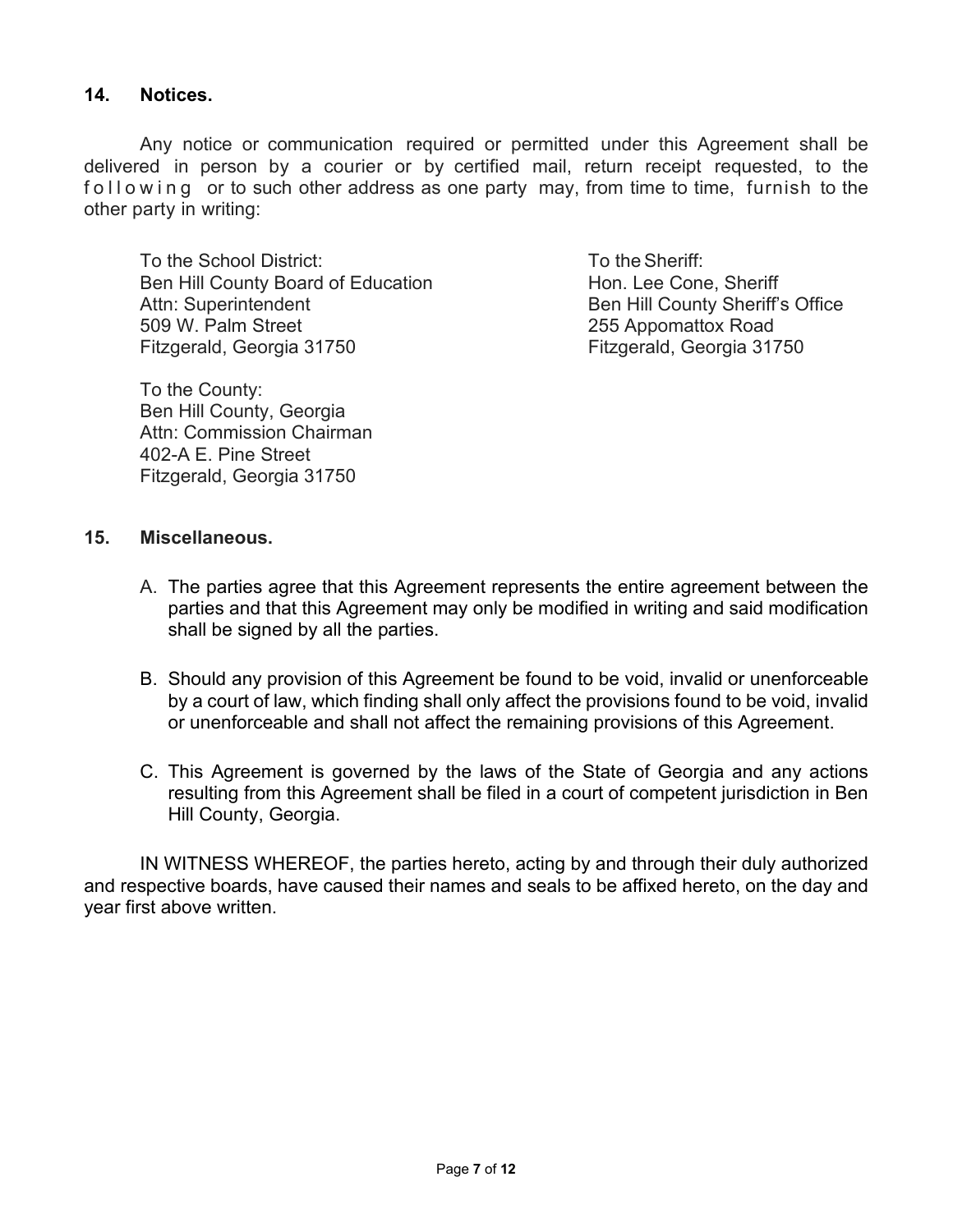BEN HILL COUNTY SCHOOL DISTRICT, by and through its Board of Education

Signed, sealed, and delivered in the presence of: Gary D. Smith, Chair

 $\mathcal{L}_\text{max}$  , which is a set of the set of the set of the set of the set of the set of the set of the set of the set of the set of the set of the set of the set of the set of the set of the set of the set of the set of Notary Public, Ben Hill County, Georgia Attest: \_\_\_\_\_\_\_\_\_\_\_\_\_\_\_\_\_\_\_\_\_\_\_\_\_\_\_\_\_\_\_\_ My commission expire: \_\_\_\_\_\_\_\_\_\_\_\_\_

[Notary Seal] **[BOARD SEAL]** 

BEN HILL COUNTY, GEORGIA, by and through its Board of Commissioners

Signed, sealed, and delivered in the presence of: Steve Taylor, Chairman

 $\frac{1}{2}$  , and the set of the set of the set of the set of the set of the set of the set of the set of the set of the set of the set of the set of the set of the set of the set of the set of the set of the set of the set Notary Public, Ben Hill County, Georgia Attest: \_\_\_\_\_\_\_\_\_\_\_\_\_\_\_\_\_\_\_\_\_\_\_\_\_\_\_\_\_\_\_\_ My commission expire: \_\_\_\_\_\_\_\_\_\_\_\_

[Notary Seal] **[COUNTY SEAL]** 

BEN HILL COUNTY SHERIFF

Signed, sealed, and delivered in the presence of: The Matter of the Hon. Lee Cone, Sheriff

 $\frac{1}{2}$  , and the set of the set of the set of the set of the set of the set of the set of the set of the set of the set of the set of the set of the set of the set of the set of the set of the set of the set of the set Notary Public, Ben Hill County, Georgia My commission expire: \_\_\_\_\_\_\_\_\_\_\_\_

[Notary Seal]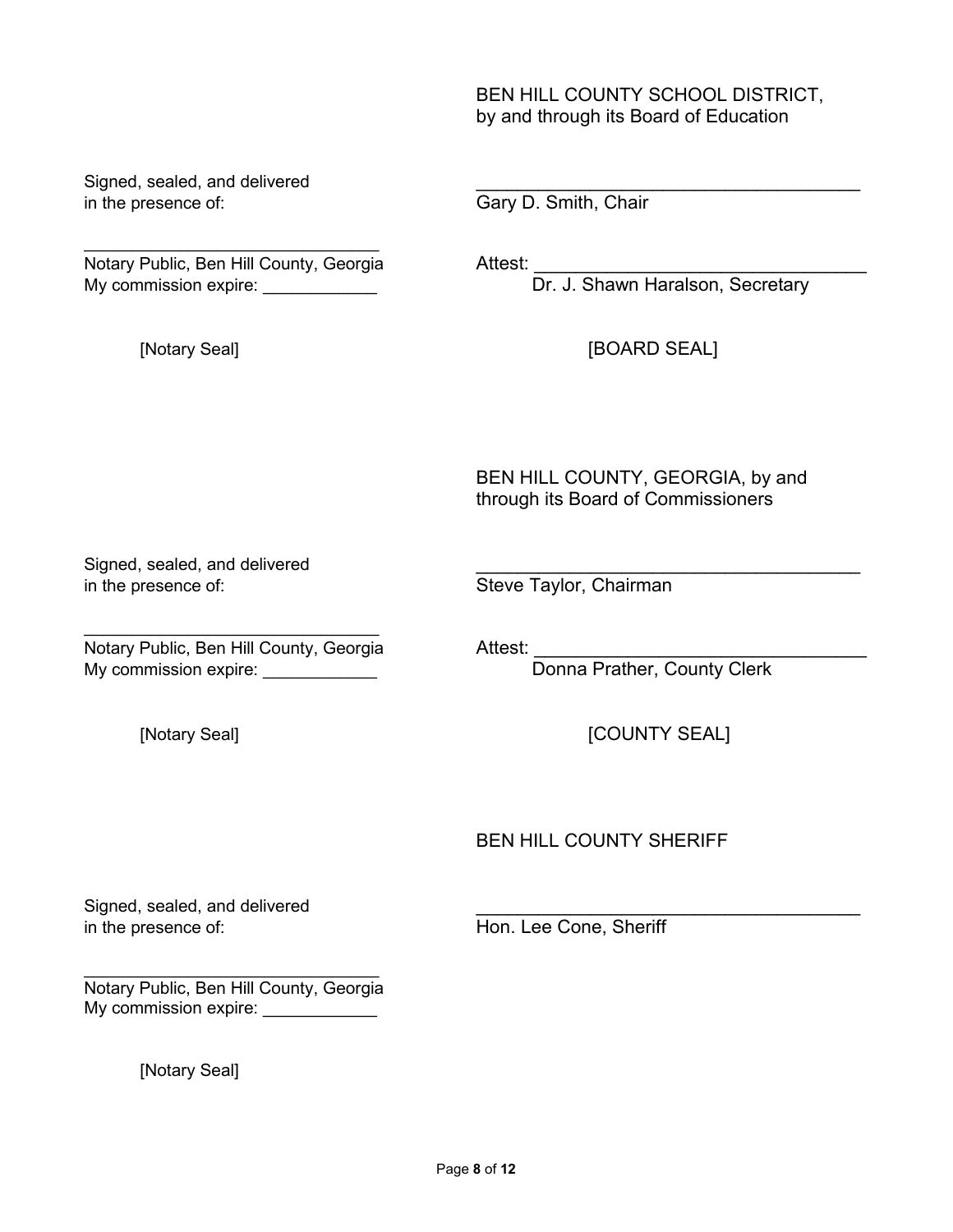## EXHIBIT A

#### SRO Duties and Responsibilities

- A. Be a visible, active law enforcement figure on campus dealing with law enforcement, security matters and school code violations originating on the assigned campus for the purposes of discouraging criminal activity.
- B. Monitor the school(s), programs, and events to ensure the safety of students and staff and respond to matters when asked by administrative staff that are within the purview of the services to be provided in this Agreement, including major disruptions and criminal offenses, which occur at School District schools, programs, and events.
- C. Be a resource for students, teachers and parents which will enable them to be associated with a law enforcement figure and role model in the students' environment by projecting a professional and approachable image to the same.
- D. Investigate perceived and potential School District rule violations, disruptions, and criminal matters, occurring upon School District premises and at related events, at the direction of administrative staff and provide support to the same during such investigations.
- E. While on duty for the School District, report to the school administrative staff about investigations and assistance with investigations and share information with the administrator about persons and conditions that pertain to campus safety concerns.
- F. Document all activities on and off campus of SRO involvement and compile a monthly report to be provided to the principal of the assigned school.
- G. Arrest and/or transport students to the Sheriff's Office, as deemed necessary by the SRO, when conduct occurs upon School District premises and related events that warrant such actions.
- H. Act upon the report of criminal activity or complaints by the School District and exercise such duties and responsibilities as obligated of a law enforcement officer regarding the same.
- I. While on duty for the School District, report all crimes originating on campus and at off campus events and programs to the principal/administration. Information on cases that are worked off-campus by the Sheriff's Office or other agencies involving students on a campus or events/programs of a school served by an SRO will be provided to the SRO, but the SRO will not normally be actively involved in off-campus investigation(s).
- J. Understand that disciplining students is a School District responsibility and, when necessary, take students who violate the code of conduct to the principal's office for discipline to be meted out by school officials.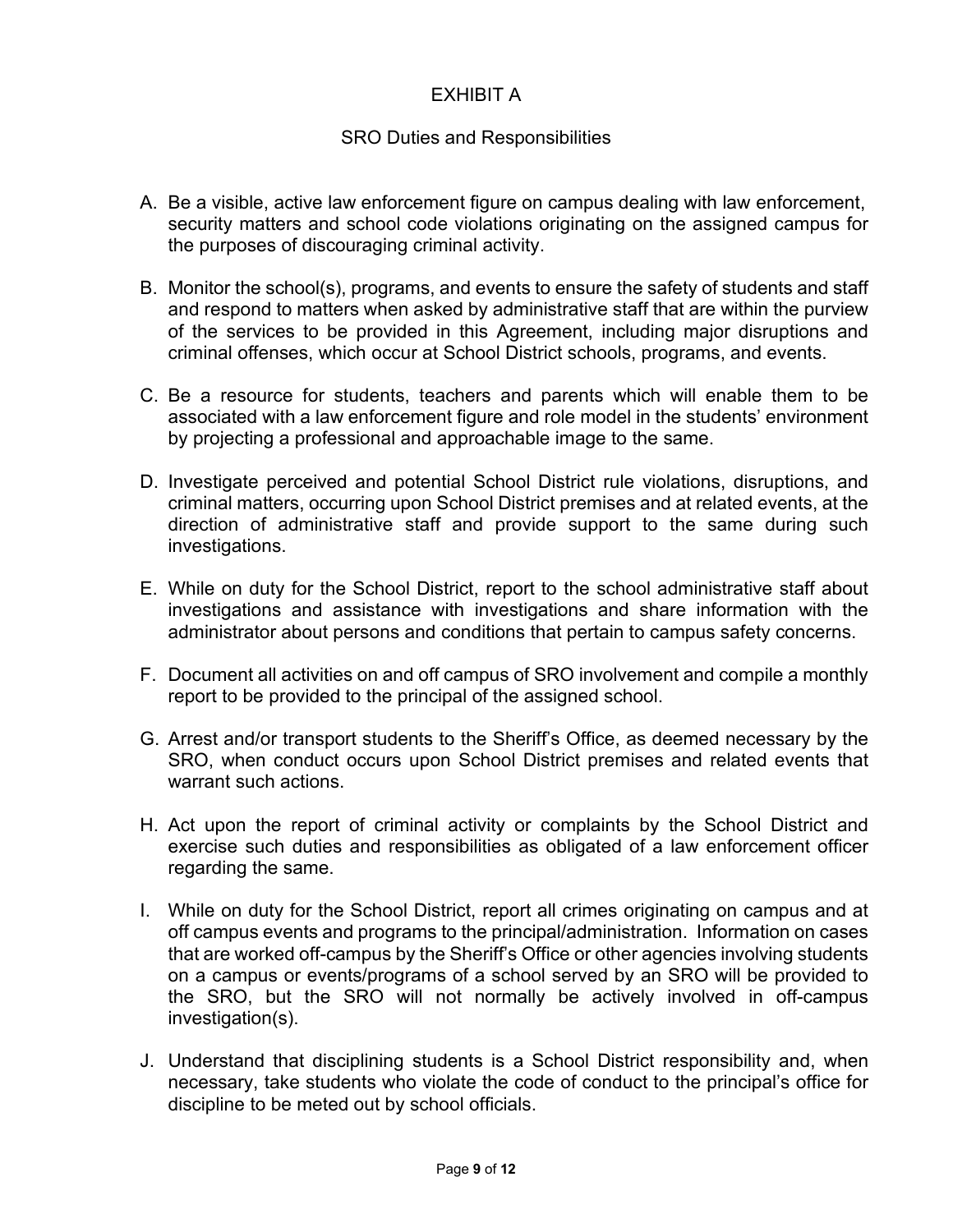- K. Be involved in school discipline when it pertains to preventing a disruption that would, if ignored, place students, faculty, and staff at risk of harm, by resolving the problem to preserve the school climate.
- L. Provide traffic control at school(s), programs, and events, when deemed necessary, for the safety of students, staff, and the general public.
- M. Assist in the development of plans and strategies to prevent and/or minimize dangerous situations which might result in student unrest, as requested by school administration.
- N. Coordinate all of his/her activities with the principal and designated staff members and will seek permission, guidance, and advice prior to enacting any programs within the school.
- O. Provide, overall, law enforcement and security duties at School District schools, programs, and related events.
- Q. Wear approved department uniform, formal business attire or business casual with appropriate Sheriff's Office logos and name badges depending on the time of school year, the type of school activity or program, and the requests of the School District and/or Sheriff. The School District and Sheriff shall jointly set expectations and resolve any disputes in this area.
- R. Wear their department authorized duty weapons in accordance with the Sheriff's Office policy.
- S. Function as a liaison between the School District and the Sheriff's Office and foster a strong, positive relationship between the same.
- T. Be assigned to perform other security and patrol duties as requested by the School District and agreed to by the Sheriff.
- U. Shall not act in any manner or engage in any behavior that the School District believes is unbecoming, unwarranted or unethical with students, staff, and invitees.
- V. SROs shall keep a daily mileage log for the Sheriff's Office vehicle to document travel engaged in for or on behalf of the School District.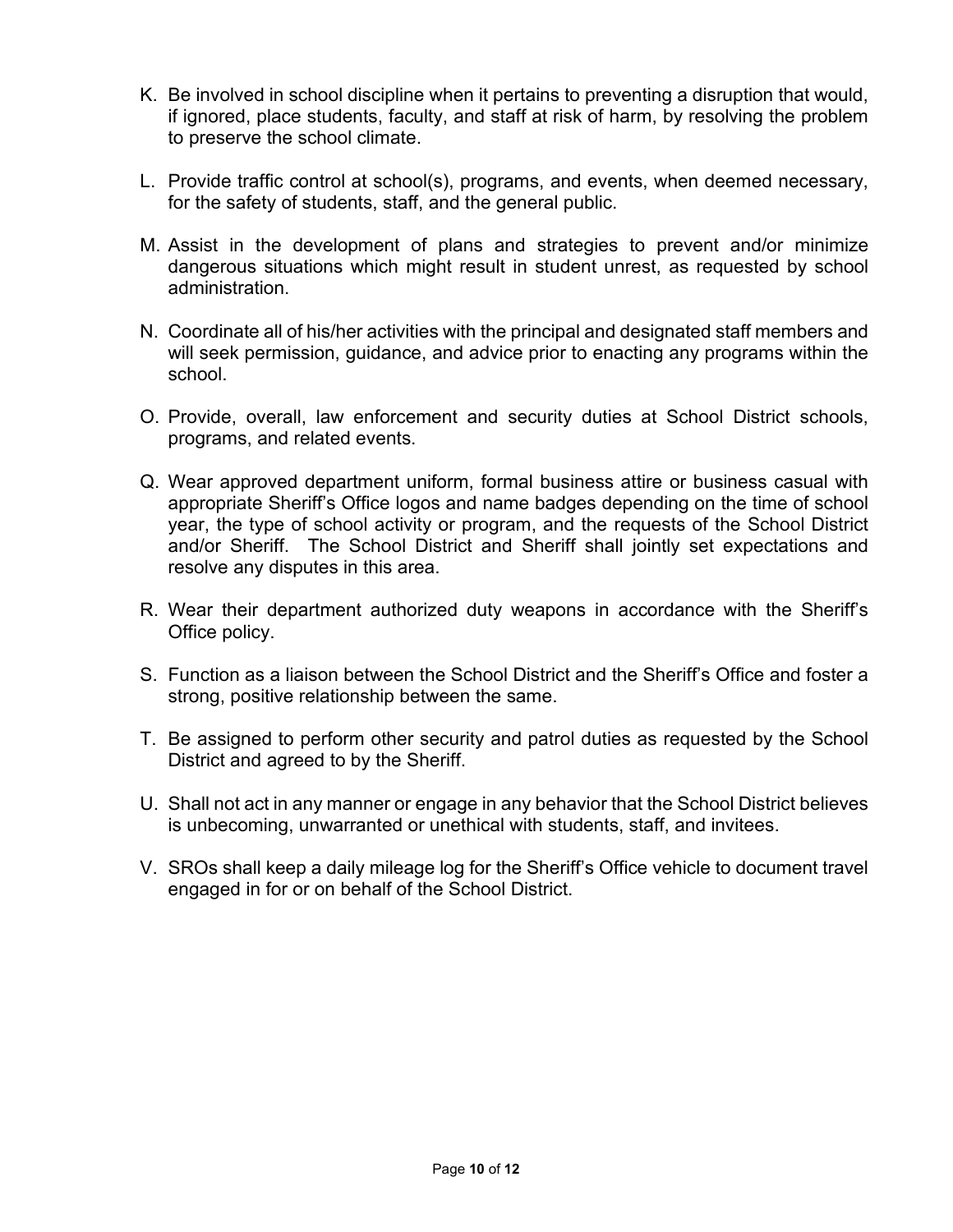# Exhibit B

## SRO Compensation

- A. The School District shall compensate the Sheriff equal to the actual costs that the County incurs for each SRO plus the actual fuel costs incurred by each SRO in performing their duties for the School District.<sup>1</sup> This compensation is for the services of the SRO for 42 hours weekly per calendar year. If a relief or replacement SRO is utilized, the compensation will not be altered. The compensation shall be as follows, with additional information shown on the School Resource Officers Reimbursement form attached hereto:
	- (1) \$55,297.88 for Deputy Parker Wiley (Ben Hill Middle School);
	- (2) \$57,570.15 for Deputy Sandiford (FHSCCA); and,
	- (3) \$51,989.42 for Deputy Antavious Smith (FHSCCA)

However, for the initial term of this Agreement, such compensation for Deputy Smith shall be prorated based upon the day that Deputy Smith first reports to FHSCCA to provide services until the last day of the 2021-2022 school term.

- B. Compensation for SRO services shall be paid on a quarterly basis at times agreed upon between the School District and Sheriff.
- C. Payment shall be made within thirty (30) days of receipt of a detailed invoice from the Sheriff identifying the SRO, hours worked and prorated pay for the SRO for the quarter.
- D. SROs shall continue to accrue leave pursuant to the applicable policies of the Sheriff's Office and/or County.
- F. The Sheriff may approve the School District's request for services outside of the scheduled hours and scope of specified duties at an additional hourly rate per SRO assigned. Such rate and times shall be agreed upon by the School District and Sheriff, in writing, prior to the services being provided by the SRO. Overtime may be incurred by the SRO as a result of the approved additional services as requested by the School District.
- G. For purposes of this Agreement, and any renewal thereof, any hours incurred by an SRO in excess of 84 hours per a two-week pay period will be designated as overtime pay, meaning the School District shall pay the equivalent of time and a half of the SRO's hourly rate of pay for every hour worked beyond 84 hours in a two-week pay period.
- H. At all times herein, when an SRO is not at work with the School District or performing his/her obligations under this Agreement, pursuant to Paragraphs 3, 5 and 8, the compensation to be paid by the School District shall be reduced by the number of hours that SRO service is not provided to the School District. If the School District has already paid compensation to the Sheriff/County for SRO services, the County shall refund to the School District an amount equivalent to the accumulated number of hours for which SRO services were not provided.